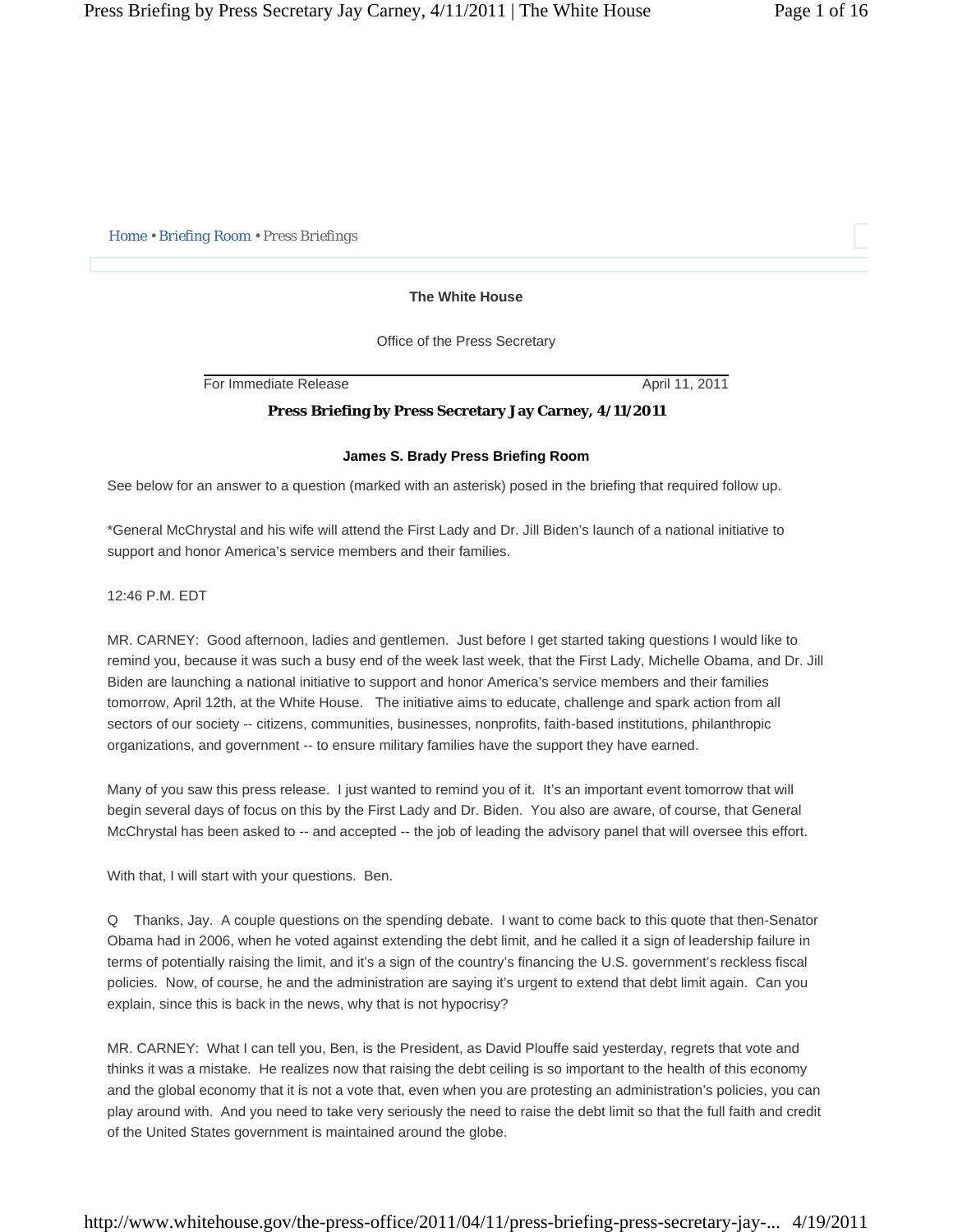The consequences, as Secretary Geithner and many others, including the Speaker of the House, Senator Minority Leader, Congressman Ryan have pointed out, the consequences of not -- of failing to raise the debt ceiling would be Armageddon-like in terms of the economy on -- the impact on interest rates, on job creation, on growth would be devastating. Others outside of government, including former Treasury Secretary Henry Paulson, S&P chief economist David Weiss, for example, said that it could cause significant and long-lasting financial and economic disruption. JPMorgan Chase head Jamie Dimon said, "If anyone wants to push that button -- i.e. fail to raise the debt ceiling, which I think would be catastrophic and unpredictable, I think they're crazy."

The point is that the President, through his actions both in the first two years in office when he demonstrated through the way he created the health care recovery -- rather the health care act, the Affordable Care Act, with its deficit reduction built into it, through his signing -- or rather his agreement on Friday to enact the deepest discretionary spending cuts in history, has shown that he is committed to deficit reduction. And we do not need to play chicken with our economy by linking the raising of the debt ceiling to anything. We should do that right away.

Q He cast that vote five years ago and issued those strongly stated views, and as recently as earlier this year, I believe, Jake asked your predecessor about this and we didn't hear that it was a mistake. When did the President come to realization this was a mistake?

MR. CARNEY: Well, we asked him and he made clear that he now believes it was a mistake. And he understands that when you're in the legislature, when you're in the Senate, you want to make clear your position if you don't agree with policies of the administration. But there are many other ways to do it and -- I would say. And also, there is the fact in this case that the efforts to link this to the President's commitment to deficit reduction are unnecessary precisely because he has demonstrated his commitments so clearly, and will again on Wednesday when he lays out his vision for long-term deficit reduction.

So the President's commitment is established. The economic impact of holding hostage the debt ceiling vote to other considerations would be catastrophic, so I think the need to move on this is quite clear.

Q One question about that speech you just mentioned. To the degree you're willing to frame it at this point, should the American people expect this to be a speech in which President Obama literally lays out a plan with specifics akin to the budget for Representative Ryan, or should we expecting more a speech about principles and goals and not specificity?

MR. CARNEY: What I'd like to do, Ben, is not preview the speech in any detail. I'd like the President to speak for himself on Wednesday, but he will very clearly lay out his vision for deficit reduction -- the need for it to be balanced; the need for it to be bipartisan; the need for it to address the long-term drivers of our debt and for everyone to share in the burden of bringing our fiscal house into order. Beyond that, I'd rather not get into the details; I'd rather him do it on Wednesday.

Q So, Jay, staying with the debt and the deficit, on the debt limit, are you explicitly ruling out attaching any specific spending cuts, since Republicans have clearly said that they will be seeking large spending concessions to agree on raising the debt limit?

MR. CARNEY: Without negotiating from here I will say that we support -- we believe that we should move quickly to raise the debt limit and we support a clean piece of legislation to do that. Concurrently -- not linked, but concurrently, the President is going to demonstrate on Wednesday his commitment, again, to deficit reduction. We believe that having -- that he has established that and he will again. He looks forward to working together with members of Congress in both parties to find a resolution to our long-term fiscal issues that is bipartisan and can be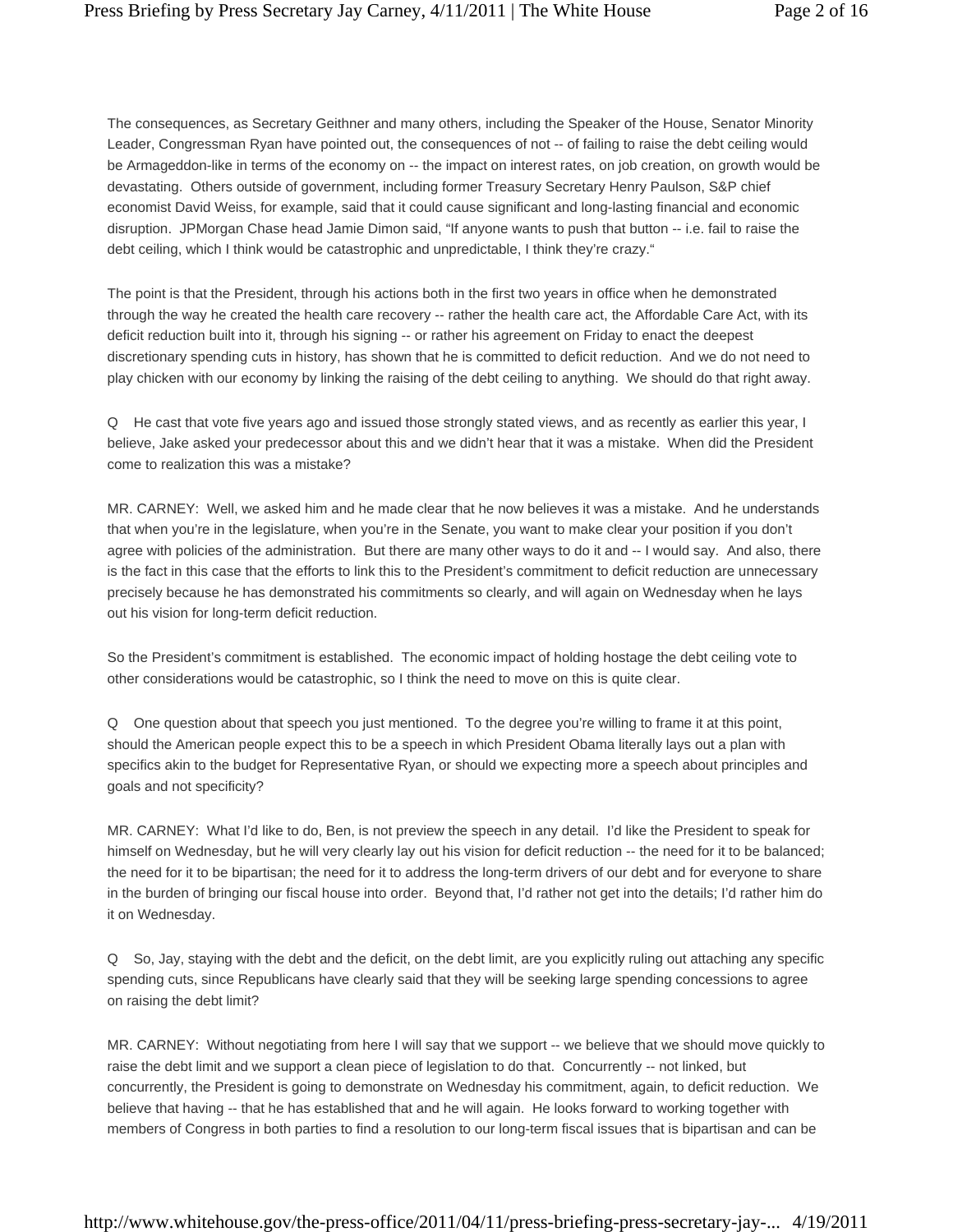supported by the American people and that is good for the American economy and the American people. And he believes, separately we should raise the debt limit so that all the good work that has been done to move this economy forward, to create an atmosphere now where we are growing regularly now -- quarter by quarter, where we are creating jobs month by month -- that all that progress is not put into jeopardy because that is what would happen if we were not to raise the debt ceiling.

Q So specifically on the strategy, would you envisage a bipartisan process; you have the Gang of Six out there?

MR. CARNEY: Well, the President has said as he noted in his State of the Union and has noted since that there has been a lot of good work on the issue. He believes that the fiscal commission that he set up last year and that reported its findings at the end of last year helped create an environment unlike any we have seen in Washington in recent years that creates the potential for bipartisan cooperation and compromise on these very difficult issues that require -- in the way that compromise is defined -- require everyone to give a little bit, to not get 100 percent of what they want. So he looks forward to working with members of Congress of all kinds, and he thinks that there are - there is ample evidence that the potential for finding common ground is there.

Q And just on the deficit speech, why Wednesday? Why didn't he lay out his plan in the budget proposal? Republicans are saying this is evidence of failure of leadership. Are they wrong?

MR. CARNEY: Well, I appreciate the question because leadership is not about, in the President's view, laying out positions to score political points. He made a very deliberate decision as we looked forward to this year and as the year began that he would -- because he was serious about the need to address long-term deficit reduction and debt, that he would put forward the 2012 budget that makes a serious down payment, that demonstrates his commitment to deficit reduction -- more than \$1 trillion in deficit reduction, which I think we need to remind everyone who is watching and reading -- that the President laid forward that plan, that 2012 plan two months ago, and does it in a balanced way with spending cuts, tax expenditures, and in a way that protects the very investments that will help us grow in the future in education and innovation, research and development.

And he also said that he looked forward to working in a bipartisan way, to having a conversation with those lawmakers who are committed to doing something about this in a reasonable -- taking a reasonable and calm approach. And the decision was putting up a specific plan at that time with a lot of details was a way to reduce your chances of success.

The environment for the speech he will deliver on Wednesday is -- we are now in a situation, having accomplished what was accomplished on Friday in reaching an agreement on fiscal year spending in 2011 that includes the deepest spending cuts in history -- discretionary spending cuts in history -- and the greatest spending cuts as a percentage of GDP since 1982, Ronald Reagan's first term -- we have an environment now, having dealt with last year's business, where we can move forward and tackle some of these long-term issues.

But the 2012 budget that he put forward is very much a down payment on that. It's very much a blueprint for the kind of balanced approach he believes needs to be taken.

Yes, Jake.

Q Speaker Boehner says there's not a chance -- to quote him -- not a chance that that ceiling will be raised without significant spending cuts attached to it. So your position that you want it to be clean seems to be a nonstarter on Capitol Hill.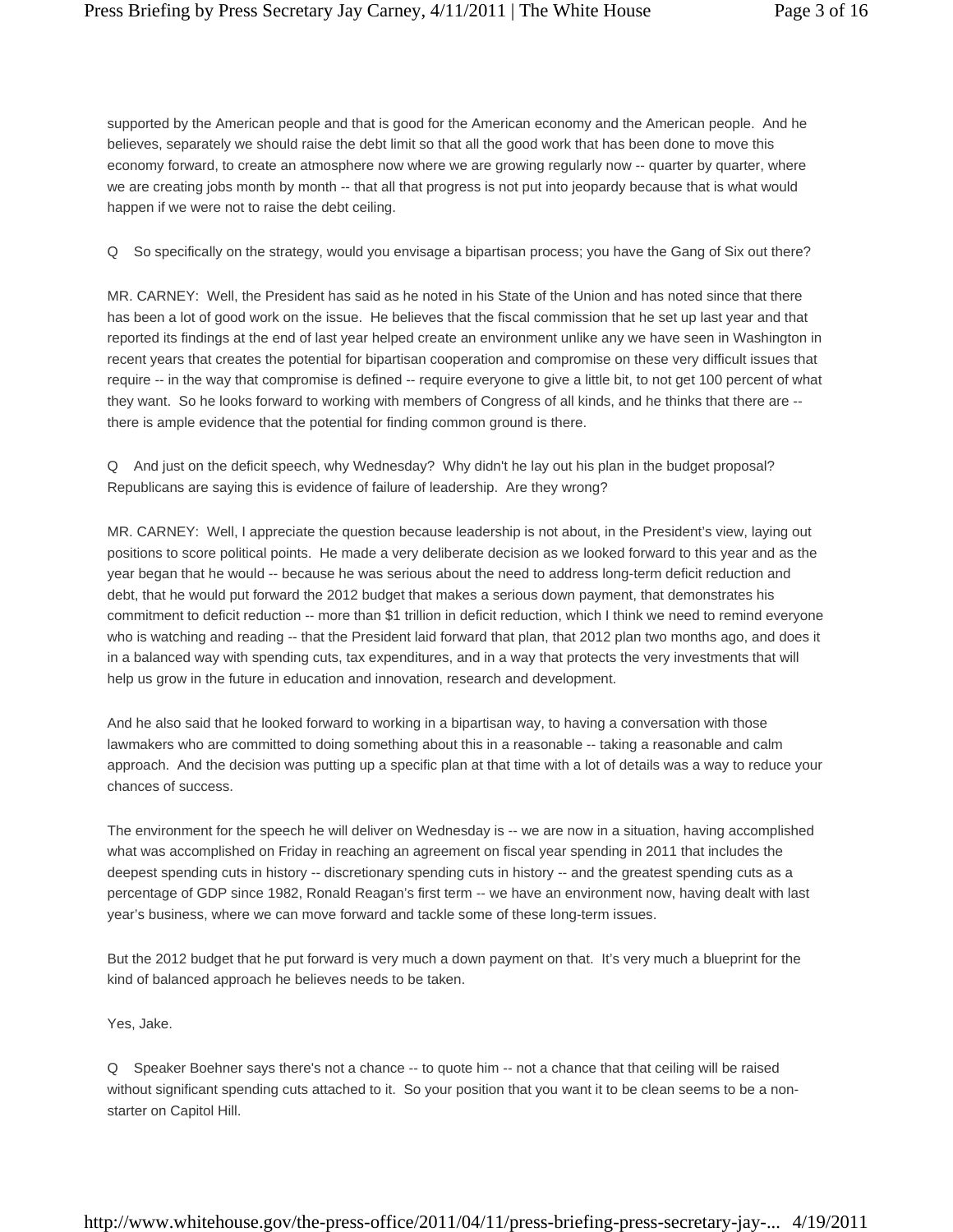MR. CARNEY: Well, I will remind you of something that the Speaker said earlier this year: "If we were to fail to increase the debt limit, we would send our economy into a tailspin." He also said, "financial disaster not only for our country but for the worldwide economy. You can't create jobs if you default on the federal debt." We could not have said it better. That is a vivid description of why this is such an important vote and why you cannot hold it hostage to something else.

Again, the President's commitment to deficit reduction has been established -- was established on Friday, was established in his 2012 budget proposal, was established in the midst of the worst recession since the Great Depression in the way he drew up and worked with Congress to pass the Affordable Care Act -- which it's important to remember when we're talking about the drivers of long-term debt we're talking in many ways, at least in sizeable measure, health care spending -- and that measure as scored by independent economists reduces the deficit by \$200 billion in 10 years, and more than \$1 trillion over 20 -- again, demonstrating the seriousness with which he takes the need to address the deficit and the long-term debt.

Q These spending cuts that you're heralding, the biggest spending cuts since the Reagan years, that won't even pay for what we're borrowing this month.

MR. CARNEY: I agree that the reality of our one-year -- our six-month now -- continuing resolution is that it is but a portion of the problem and a small slice. That's an argument that we were making for a long time in urging Congress to get done with that work.

What it does do is demonstrate a commitment to spending reduction, spending cuts -- and a commitment to making tough choices that are not the kinds of choices in an ideal world the President would want to make or that Democrats would want to make. But it shows his willingness to compromise and find common ground; that it can be done if we all work together, we're all reasonable and we're all willing to retain our principles, retain our priorities, but be willing to negotiate on the issues in a way that allows us to reach an agreement.

Q But just for the government to continue functioning until the end of next year the debt ceiling will need to be raised about \$1.9 trillion. And you're heralding \$38.5 billion -- or let's make it \$78.5 billion -- either way, what you're talking about as representing a commitment by the President is a drop of water in the ocean. It's nothing. And so I don't understand how you can say this demonstrates a commitment.

MR. CARNEY: Well, Jake, I would say -- first of all, your disinterest -- or dismissal of the size of the spending cuts is remarkable given the intense interest in every half billion dollars as recently as last week on the hour.

So all of these things are difficult. And what was established on Friday was that if the leaders stay focused on the need to do what's right for the American economy and what's right for the American people, they can reach an agreement that is good for the American economy and good for the American people.

And these things build on themselves, we hope. We believe that the bipartisan tax cut that the President signed into law in December -- which no one in this room I daresay would have predicted in the wake of the midterm elections as a possible outcome -- has done, A, laid a predicate for that kind of bipartisan cooperation that we need in divided government; and, B, had a great deal and has had a great deal of positive impact on the economy.

Economists independent from the White House, independent from Congress, will tell you that it has added significantly to our growth so far. So that lays a predicate. The agreement that we reached on Friday -- that the President reached on Friday laid a predicate. All of this stuff is hard. All of these negotiations will be difficult. But what I think the American people should take away from what they've seen happen in recent days is that there is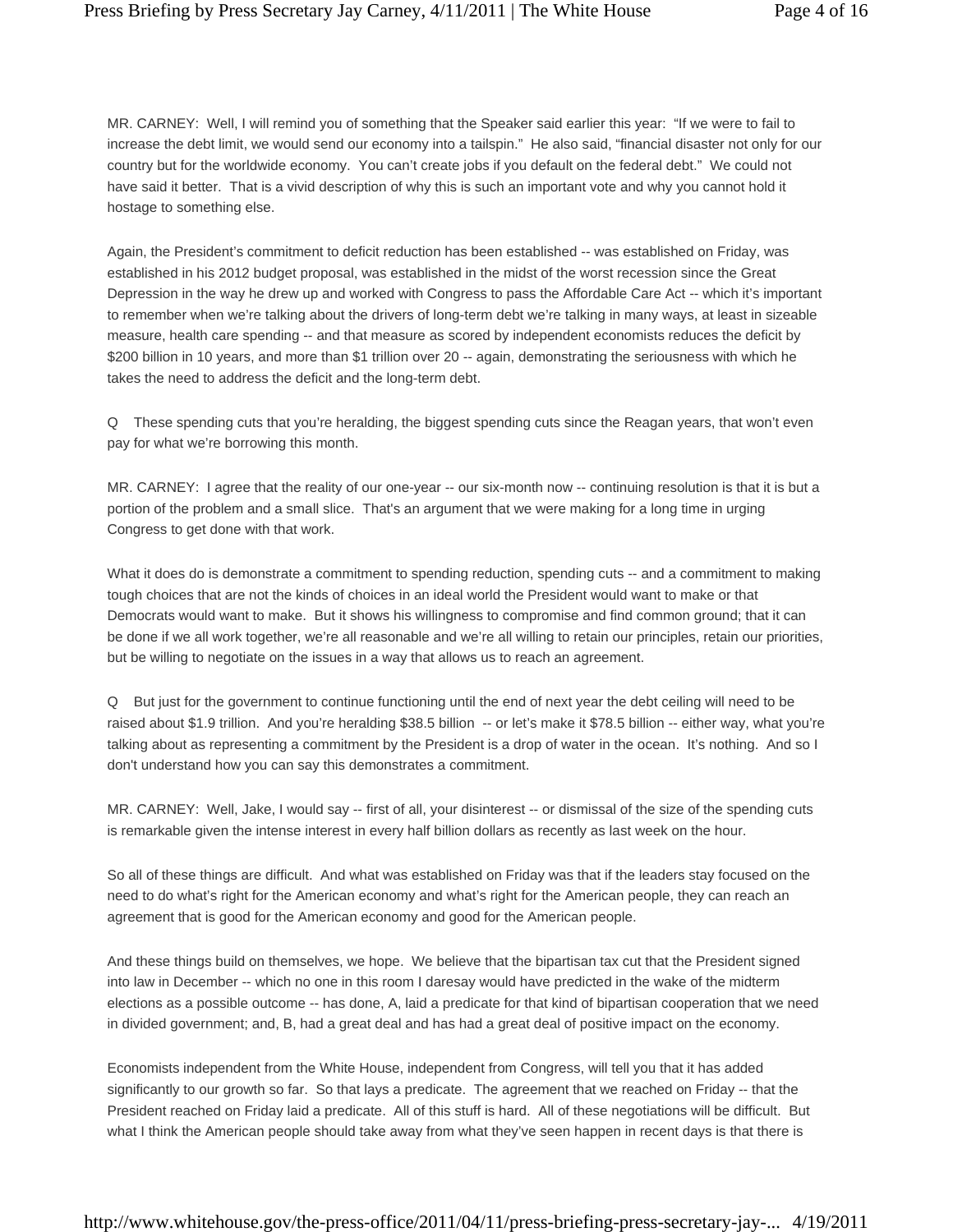reason to hope that we can work together and get the work done that the American people expect us to get done.

Q Just one last thing. Could you -- does the White House have any comment on the latest from Libya, the negotiations with the African Union and Colonel Qaddafi, and then also, about the latest from the Ivory Coast in terms of Gbagbo being imprisoned? I don't know if you have comments on either one of those.

MR. CARNEY: Well, we are glad to see that Mr. Gbagbo has been arrested, because, as you know, we have made clear that he was no longer the legitimate President of the country, that the elections that displaced him were free and fair. And we have supported the efforts of those who would bring him -- convince him to remove himself from power. And we have been very involved in the effort at the international community level to help make that happen. So we welcome that development.

And on Syria, I would say that --

Q Libya.

MR. CARNEY: I'm sorry, on Libya.

Q Feel free to add Syria, too. (Laughter.)

MR. CARNEY: I can also -- you can tell that the unrest in the region is broad, right? But in Libya, our response to the "cease-fire" is that what matters here are actions and not words.

And Colonel Qaddafi and his forces, his regime know full well what they need to do. They need to stop menacing the civilians -- citizens of Libya. They need to pull back from the cities. They need to garrison themselves, the forces, and then that would be a good development.

But we are in no way pausing. We are in no way letting up. The implementation in every aspect of United Nations Security Council Resolution 1973 continues, and will continue as long as necessary. And we continue to pursue our diplomatic and economic measures to tighten the noose around Qaddafi and those members of his regime who continue to try to cling to power in order to achieve the result of having him step down from power, so that the Libyan people can decide their future and pick a government and leaders who will respond to their aspirations.

Q When you talk about the drivers of the nation's debt, David on the talk shows said, well, Social Security is not one of them right now, not driving up the numbers. The President is open to having that be part of the discussion. When the fight is already going to be hard enough in getting some things moving, why add a hot-button issue like Social Security to the discussion? Why add it into the mix if the fight is already going to be hard enough without this element?

MR. CARNEY: I think what Mr. Plouffe said was that the President has, for a long time and certainly in the State of the Union speech, made clear that, A, we do not believe that Social Security is driving our deficit problems in the near and medium term, and that -- but he also welcomes efforts to further strengthen Social Security for the long term. That's the President's position and that's the position David Plouffe was echoing yesterday on the Sunday shows.

Q And on Congressman Ryan's plan -- I know last year -- last week, rather -- when asked about it, you kind of said let's get past 2011 and then we can talk about 2012. So on the 2012 budget, are there any elements, is their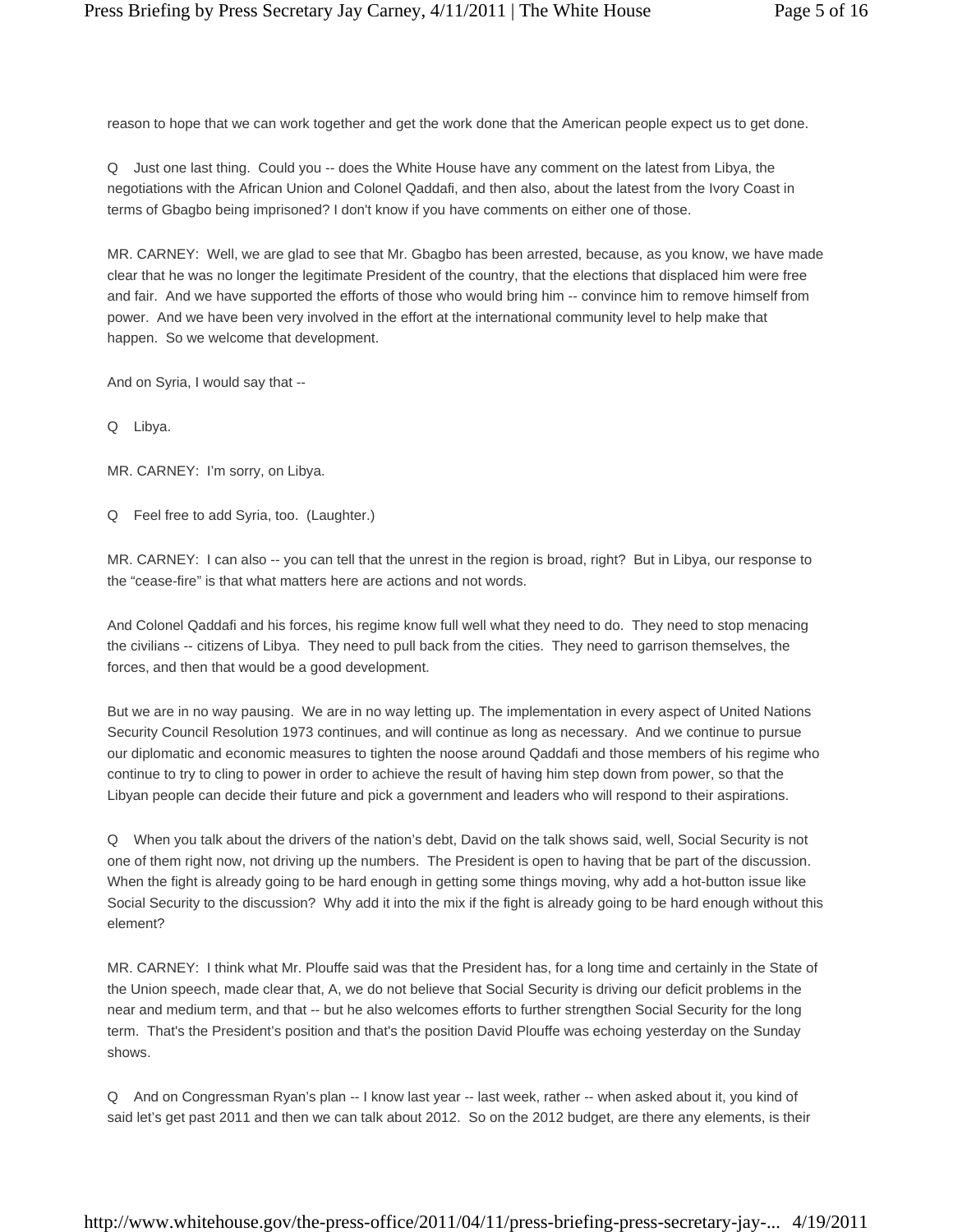any aspect that the President agrees with of the -- that he can agree to in the Ryan plan?

MR. CARNEY: Well, he agrees with the goal that we need to address our fiscal issues, the things that are driving and creating debt and driving our deficits.

We strongly disagree with the lack of balance in Congressman Ryan's approach. It's simply -- we believe it's not appropriate and it would not be supported by the American people to have a fiscal plan that relies on dramatic restructuring reform of the kind of programs that provide security and health security to seniors and to poor people and disabled people, and at the same time gives enormous tax relief, tax cuts to the wealthiest Americans.

Again, we understand that people will come to the table with different views. But the President believes that we have to have balance, we have to -- and that we have to be sure that we protect the most vulnerable in this nation as we approach this problem. And the plan that Congressman Ryan laid out does not do that. It fails the test of reaching that balance.

Q And while we're not getting into the details, Medicare and Medicaid are on the table in part of the discussion. Our polling shows that any kind of cut to Medicare and Medicaid is overwhelming -- they're overwhelmingly against, Americans are. Forget about convincing Congress. How does the President convince the American people it's worth taking on?

MR. CARNEY: Kate, I'm not going to get into specifics about the vision the President will lay out on Wednesday. What I can say is the President understands very well that health care spending is a major driver of our deficit and debt problem. And he has shown his understanding of that by the way he addressed it in the Affordable Care Act and achieved savings in that that will save over a trillion dollars over 20 years. He has shown it in his 2012 budget proposal, which achieves another \$60-plus billion in reductions. He believes that we can do that. We can achieve those savings in ways that protect the people that these programs are supposed to and were designed to support and help.

#### Q And even more than that?

MR. CARNEY: Well, I don't want to preview the President's speech. What I will say is that it will be a balanced - that he believes that we have to have a balanced approach; that these things have to be on the table and we have to approach them in a balanced way and make sure that the programs that -- or the approach that we take in the end, in this bipartisan compromise that he hopes we achieve, is balanced in terms of the sacrifice it requires, and that it protects the very things that we need to invest in, in order to continue to grow in the 21st century -- because growth is one of the most important things in terms of creating the economic environment that allows us to drive down the debt and the deficit.

You're not going to get very far, no matter now many times you -- how many programs you cut, if you don't grow -- if the economy doesn't grow and jobs aren't created. It makes it very, very difficult. So that's another reason, going back to the debt ceiling, that it would be a catastrophic folly not to raise the debt ceiling at a time when growth and job creation are moving forward and helping us pull ourselves out of this recession, put people back to work, and create an economic environment that will allow us to address our deficit and debt issues.

Q Jay, just a point of clarification. I just want to make sure -- is the President telling the Republicans that he will not sign a debt limit bill unless it's clean?

MR. CARNEY: What I'm saying is that we support a clean piece of legislation to raise the debt ceiling. What I won't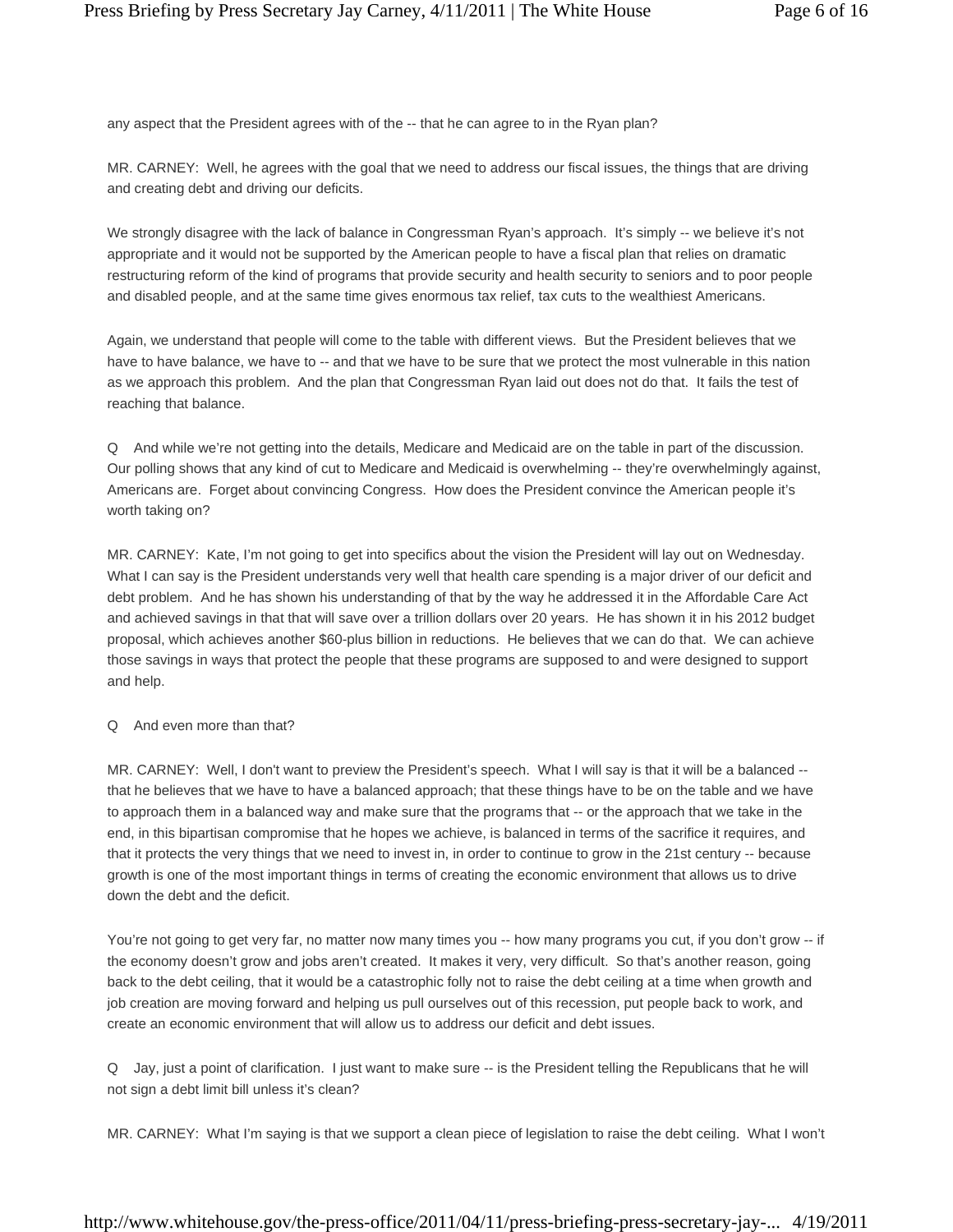do from here is pretend that you're John Boehner and I'm the President and hash it out. But our position is clear for all the reasons that I've laid out, that Speaker Boehner has laid out, that Congressman Ryan has laid out, economists and other have laid out -- that we cannot play chicken with the economy in this way. It's just too darn risky. It is not -- it's not appropriate.

Q Isn't that exactly what you're doing, setting up a game of chicken by saying you want a clean bill?

MR. CARNEY: No, we're saying that this is an issue that everyone agrees -- every leader in Congress of both parties agrees has to be done. So it will be done.

Q Why not compromise? Just like the budget bill you just did, that you started at -- you started at zero, they started at 61, and you worked your way to a reasonable compromise. Why not just say --

MR. CARNEY: And what I'm saying is that --

Q -- just say that's what you're going to do here?

MR. CARNEY: What I'm saying is the effect on the economy of playing that kind of brinksmanship would be too severe, too catastrophic. It would send all the wrong signals to the markets and to those who --

Q Are you suggesting to compromise would send the wrong signals?

MR. CARNEY: No, to hold hostage a vote in return for an exchange for some proposal that one party wants is not the way to treat this issue. It's too dangerous to do it that way.

Q I'm just confused by that. Isn't the dangerous thing to play chicken rather than compromising?

MR. CARNEY: Yes. And the danger --

Q Aren't you --

MR. CARNEY: No, no, we're saying -- and we can do this four or five times, but I think your colleagues would probably get a little disappointed if we did that, especially since I've done it already. But the dangerous thing would be to hold hostage the simple raising of the debt limit, which everyone agrees has to be done regardless. In those statements I read you, they were not linked; they were not equivocal; they were, regardless, we have to do this.

So we should do it. And we are, at the same time, showing how serious the President is -- the President is showing how serious he is about moving off of Friday's agreement towards having a serious conversation about the longterm deficit and debt.

Q One last question. On the deal that was reached on Friday night, we still haven't seen much in the way of details. Dan Pfeiffer did post a piece and said that there will be \$13 billion in cuts from Labor, Education and HHS, for example. Do we have any details? Or do the details exist, and you're just not telling us what they are?

MR. CARNEY: No, no, what was agreed upon on Friday night was a fairly detailed framework that includes some of the things that -- I mean, that includes the things that Dan laid out, and the leaders agreed on it and now up on the Hill the fine print is being worked out. But the outlines of the agreement were very clear and were agreed on by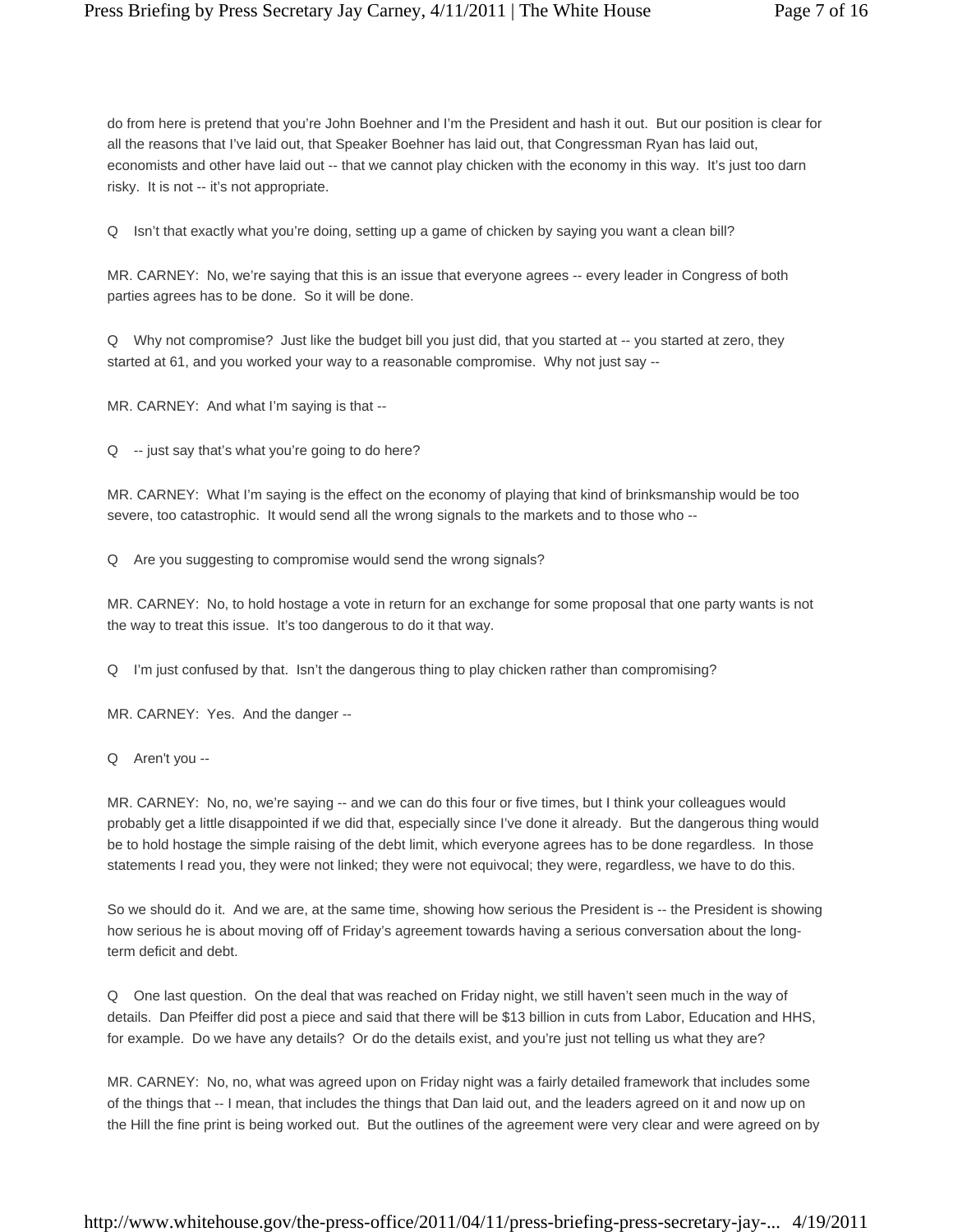the leaders, and that process is now proceeding up on the Hill.

The reason why we needed a short-term CR was because of the way the Hill works and legislation is written, and it takes a little bit of time. So that's what's happening now.

Yes, Mike.

Q Should we expect the President to embrace the work of Simpson-Bowles and their team on Wednesday?

MR. CARNEY: I'll repeat what I said about that, which he thinks that the work they did was extremely important. He doesn't agree with every line of it, every proposal in it, but it was very important. And it helped create the environment that we're in now that -- in which we find Republicans and Democrats who are serious, willing to address this issue in a serious way, which starts with an understanding that you cannot do this unless you do it in a balanced way. The fiscal commission showed that you need to look at entitlements, you need to look at tax expenditures, you need to look at military spending. You need to look at all of these issues. You can't simply slash entitlements, lower taxes, and call that a fair deal.

So while he doesn't agree with every line of it, he thinks it was important work and helped create the ground that we stand on now that leads him to be optimistic that if we're all serious, if the leaders are all serious, as we move forward, that we can actually get something substantial accomplished for the American people.

Q Senator Reid the other night said that he would not support tinkering with Social Security. He doesn't believe it's an emergency. Does that say to the White House that Social Security as part of a debt-deficit plan may be a nonstarter in the Senate?

MR. CARNEY: Well, Mike, I'm not going to preview what the President will say on Wednesday except to make note, as I did earlier, that what the President has said is that he also believes that Social Security is not the issue when it comes to our short- and medium-term deficit problems. But he also does -- would look at ways of strengthening Social Security to ensuring that it provides needed benefits to recipients going forward.

But I'm not going to preview what he's going to say on Wednesday.

Chuck.

Q Jay, is the goal of this -- when you guys make this ask to raise the debt ceiling the last ask you're going to make? Are you going to ask for it to be raised big enough to the point where you get to the year where in your budget you get to primary balance, which I think is 2017 -- which is a zero deficit -- running zero yearly deficits? Is that the goal with this debt ceiling vote, to get to that so it's the last one he asks for?

MR. CARNEY: Chuck, that's a good question. I confess I do not know specifically what -- the Secretary of Treasury has, as early as last January, spelled out our position on this, and I'm sure Treasury would be a better place to go for the answer to that question.

Q And going back to Chip's question, I mean, you guys do -- when you want to issue a veto threat, you make it known. So if you have not issued one, isn't it fair for us to realize you have not issued a veto threat?

MR. CARNEY: Veto threat of what?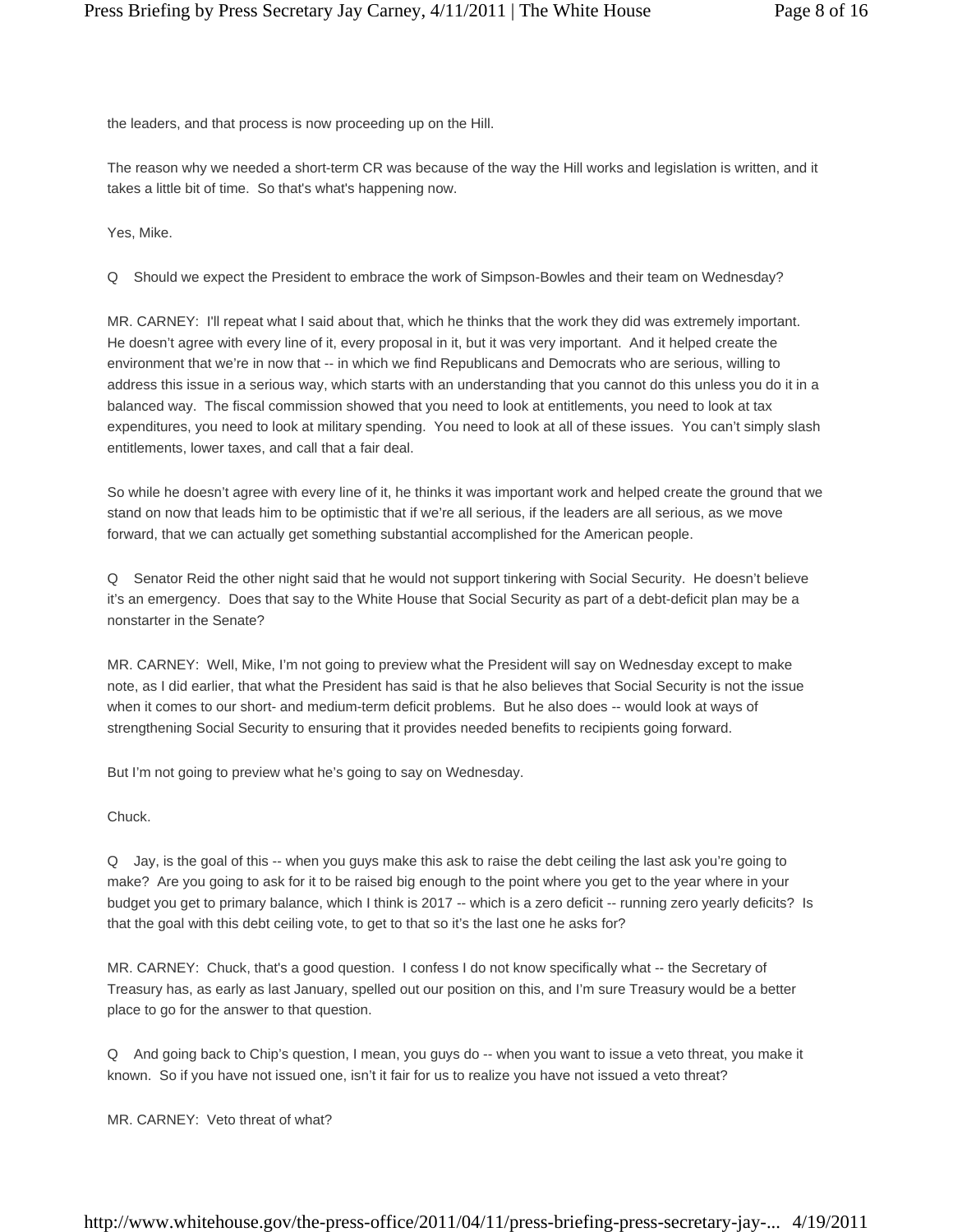Q Of a non-clean debt ceiling extension.

MR. CARNEY: Well, I'm not aware of a piece of legislation that we need to issue a veto threat on. We are making clear what our position is, and the Secretary of Treasury has also made clear, going back to January, so there's no question that we're not suddenly paying attention to this issue. We've been talking to members of Congress about this for a number of months because it's so important. And that's our position.

So it's not a question of issuing veto threats. It's a question of making it clear to everyone in Washington and around the country how important this issue is. And I know it's esoteric to a lot of Americans, understandably, who have their own --

Q They're knee-jerk against it.

MR. CARNEY: Well, their own problems to deal with. And the best way to explain it is that the United States, the most powerful economy in the world, it needs to be creditworthy. The impact of anything that it would do, that the Congress would do that suggests that the United States was not creditworthy would be calamitous.

And I think that's something that I think Americans can understand. It's not -- it can be framed in a way that sounds bad politically, but the reality is the United States is the largest economy in the world, it is looked to around the globe as the anchor of the world economy, and must establish through this vote its creditworthiness.

Q Is it fair -- there were a lot of Republicans over the last few months on this issue of the debt ceiling, they said, look, we'll consider it if the President will talk -- get serious about entitlement reform. Is it fair to say Wednesday's speech is an attempt to -- because you said it's not reactive, but it's concurrent -- is it fair to say that that -- that you hope Wednesday's speech, that those members who called for the President to get more serious on entitlement reform that they view the speech as, okay, he gave his way, we'll give you the next --

MR. CARNEY: Well, I don't want to project upon members of Congress what action they will take after hearing the President speak. But I will say the speech will once again demonstrate the President's seriousness about deficit reduction. And he hopes that it will signal to members of Congress in both parties that he wants to work with them in a bipartisan way to address these issues that are important, that affect our capacity to dominate economically in the 21st century the way we did in the 20th -- to win the future. And part of winning the future is making sure that we have our fiscal house in order, and he looks forward to working with Republicans and Democrats to do that.

Q Any regrets that you're allowing -- that you basically threw Washington, D.C.'s government and the residents - used them as a negotiating tool during these last-minute talks, saying, okay, you can let the budget restrict this or restrict that, and demonstrate once again to the residents of Washington, D.C. that they do not have self-rule?

MR. CARNEY: Well, Chuck, I would just say that the President made clear the lines he would not cross in the CR negotiations, and one line he would --

Q -- for 50 states but not the District of Columbia --

MR. CARNEY: -- one line he would not cross, which has been made amply clear I think in some of the reporting on the negotiations, was the insistence -- repetitive insistence by the Republicans that a measure be included that defunded a program that gives family planning services and women's health services to poor people across the country. He would not --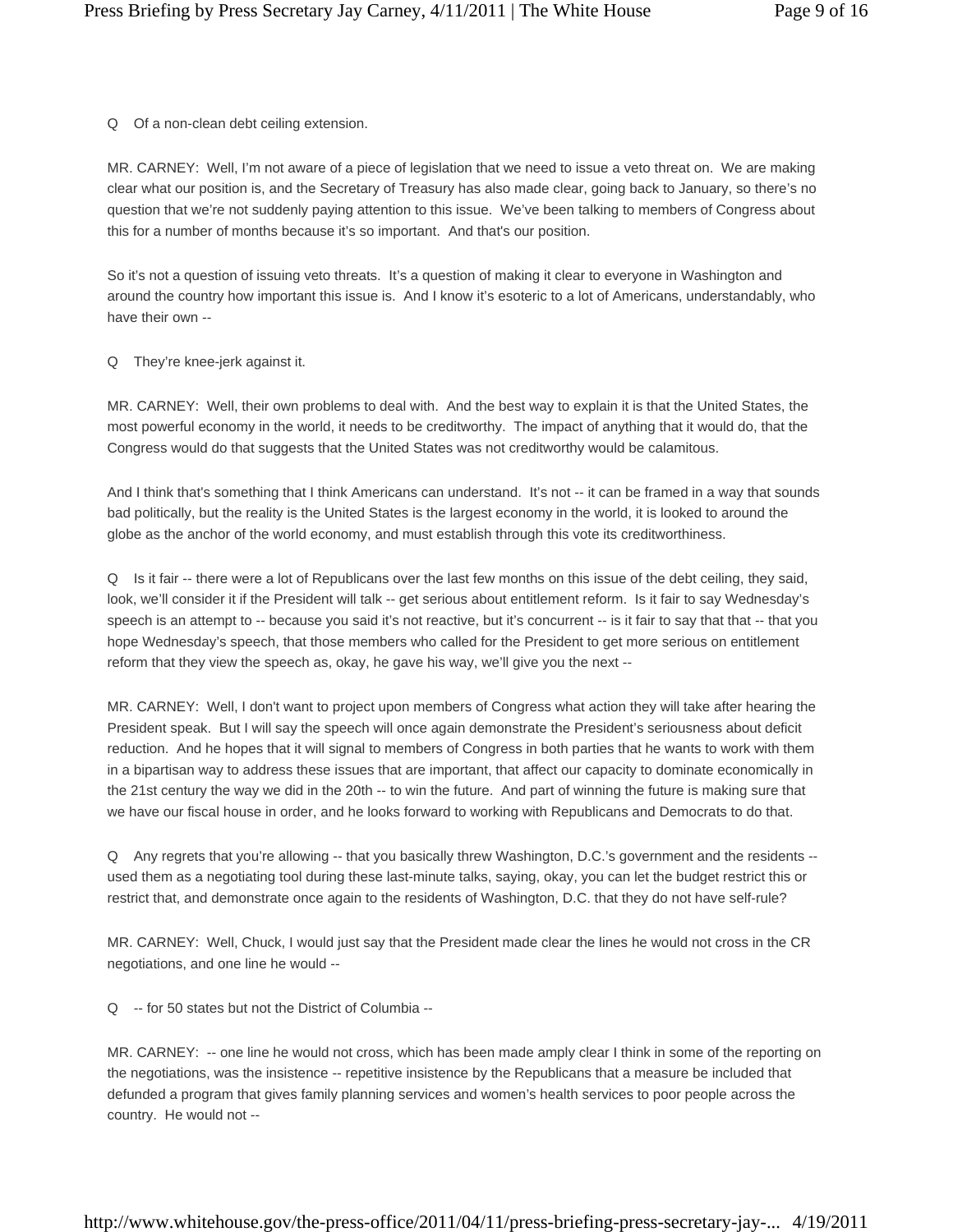Q Why is it only being restricted in Washington, D.C.?

MR. CARNEY: He also has said from the beginning that we have to make tough choices and he has to agree to things that he doesn't agree -- in an ideal world would not want to agree to. That's the nature of compromise. You don't get everything you want. But if you know what you're about and you know what your priorities are, you protect the very essential things that are so important to growing the economy and making sure we out-compete the rest of the world in the 21st century.

Q You said that the Republican budget, which cuts entitlements and lowers taxes is not a balanced approach. By a corollary, is it also not a balanced approach to have a budget that increases taxes on the wealthy but does not reduce entitlement benefits?

MR. CARNEY: Again, I think that's an effort to try to get me to preview what the President's going to say, except that I would say that balance includes shared sacrifice. And the President has made clear that -- by his actions that he understands that health care is one of the major driving factors in our deficit and debt. He's shown he understands that by the deficit reduction he has already put into place.

It says a lot about the environment that we work and live in and the tumult we've been through in the past several years that the fact that this President signed into law a bill that reduces the deficit via health care savings by over a trillion dollars doesn't get acknowledged as often as it should for its deficit reduction. But he continues to show in his 2012 budget proposal that savings in health care are essential to any balanced approach.

# Q So additional savings?

MR. CARNEY: Savings in health care are essential to any balanced approach. You're asking me to say something specific about what the President is going to say, which I'm not going to do. I think "savings in health care are essential to any balanced approach" is pretty clear.

Q Also, just returning for a moment to the debt limit issue. Yesterday on Meet the Press, David Plouffe said that, when he was talking about raising the debt limit, he said, we're going to have to raise the debt limit. Everybody has said this, so we're going to do it. But in that process we should be able to reduce the deficit -- was how he put it. And that was read by some as an openness to linking the two together. Was that a misread?

MR. CARNEY: Right, and he was not linking the two. What he was making is the point that I've made, which is that the President's demonstration of his commitment to deficit reduction continues. It has been made already in the first few years he's been in office. It was demonstrated with his 2012 budget proposal, a trillion -- a more than a trillion dollars in deficit reduction. It was demonstrated again when he came to an agreement with Speaker Boehner and Senator Reid to cut discretionary spending more significantly than ever before. And it will be demonstrated again amply on Wednesday when he gives a speech -- Wednesday, as I said, early afternoon at George Washington University.

- Q So Wednesday at GW, early in the afternoon?
- MR. CARNEY: Yes.
- Q We are still waiting.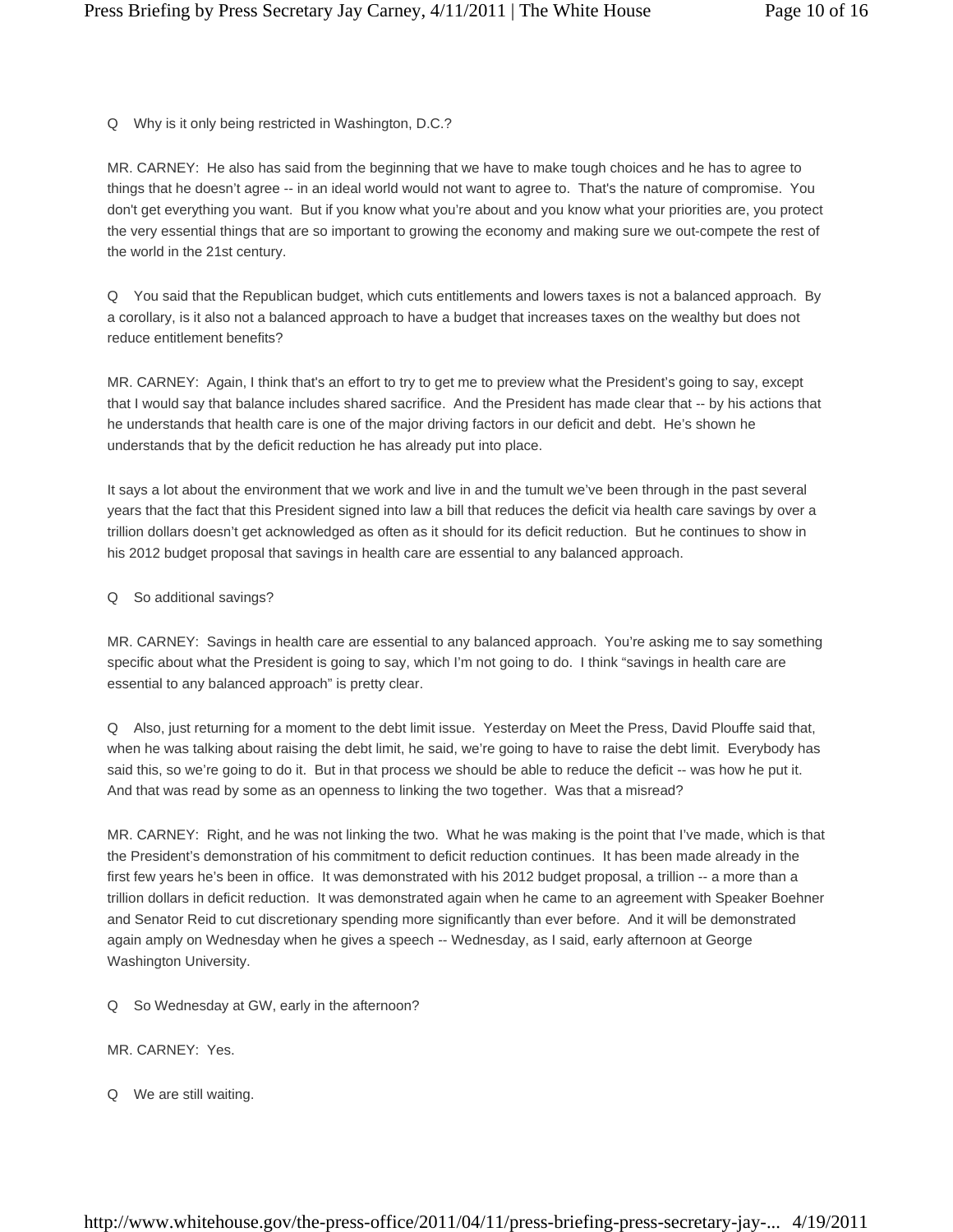Q Do you have a time?

MR. CARNEY: I don't have a time. We'll have the details for you.

Q Jake, when did the President decide he needed to give a speech on deficit reduction? Was it during the final days leading up to the agreement on Friday?

MR. CARNEY: No, it's been long planned. And this is a question that I appreciate, Mark, because as I've had this job and been up close to the President and the way he thinks about these issues, this is very instructive, because sometimes in a way that doesn't satisfy the press and doesn't satisfy others in Washington, he approaches his engagement in these issues always with an eye to where do I want to go; what is the result I'm hoping to achieve? And he has been thinking about this for a long time. He telegraphed that in his State of the Union address. And he was thinking about it beforehand in the discussions that led up to how he would approach this year.

He would have, under any circumstances, whether there had been -- if there had never been a showdown over a shutdown, if there had never been a dispute over fiscal year 2011 spending, he was committed to addressing our deficits and debt this year, this spring. And he will do that.

And he will continue to engage in the way that he engaged in the CR negotiations, which is to view every phone call he makes and meeting he has and public appearance he makes as an opportunity not to score political points, not to win the day, but to advance the cause of finding a way to do the business that the American people want us to do. And that might sound corny, but it really is the way he approaches it. And he will do it while protecting the principles that he thinks are so important.

But to answer your question, he's been thinking about this for a very long time.

Q I think I'd be on safe ground with this because we're talking about kind of the President's thinking on this and not previewing what he's going to say -- but who all has he consulted with outside the White House on this? His jobs council? His export council? Some of them have been pretty clear that the deficit is a long-term deterrent to growth. I mean, you just talked about some of the phone calls he's made. Who's he talking to?

MR. CARNEY: Well, I don't want to reveal the phone calls and meetings that we haven't read out, but I can tell you that he has had discussions about this with a number of people and stakeholders beyond the circle of Congress and his administration. It's --

Q And that includes the business community?

MR. CARNEY: Of course it includes the business community. And it includes labor and it includes all sorts of individuals and groups that he comes into contact with. And as part of his -- part of the way he conducts his presidency, he has those conversations about this issue and a variety of others.

Q Has he gone back to Simpson or Bowles?

MR. CARNEY: I don't want to get into individual conversations he's had or meetings he's had. I think I pointed out that he appreciates greatly the work that Erskine Bowles and Senator Simpson did and feels like it created a framework that may help us reach a deal and a compromise. Beyond that, I don't want to get into it.

Q Jay, do you have Tom Donilon's trip to Saudi Arabia?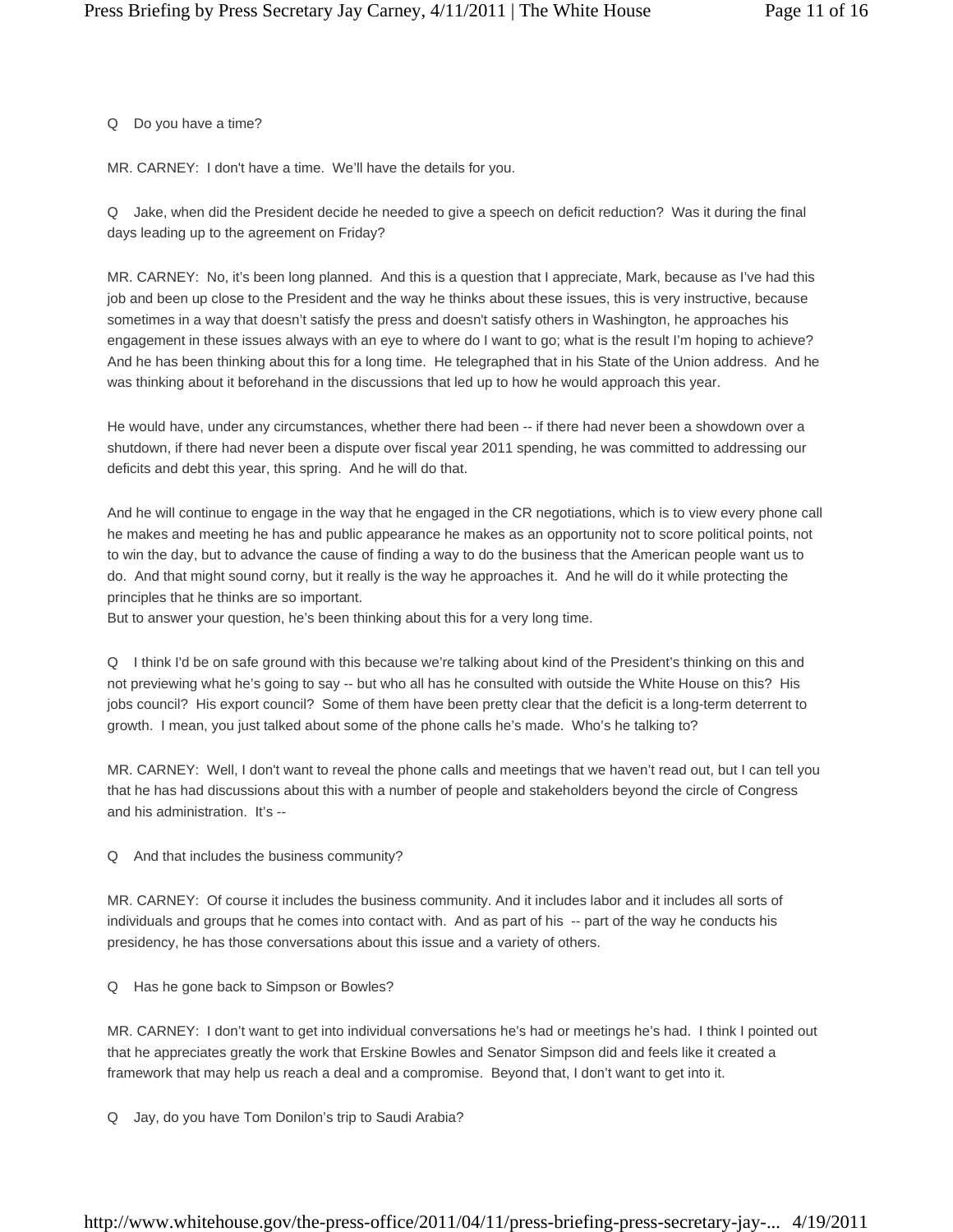MR. CARNEY: Yes. The National Security Advisor, as you know, is traveling to the region, to Saudi Arabia and the United Arab Emirates, to meet with key leaders in each country and discuss regional issues. Obviously, there's a lot going in the region, and he looks forward to meeting with King Abdullah in Riyadh, and in Abu Dhabi he will meet with the Crown Prince, Mohammad bin Zayed Al-Nahyan. And it underscores the importance of the relationship we have with both countries. And one of the things he'll be able to do certainly with the Crown Prince is discuss its participation, the UAE's participation, in the coalition, its active participation in the enforcement of U.N. Security Council Resolution 1973. And he looks forward to the trip.

Q How is the relationship with Saudi Arabia?

MR. CARNEY: Our relationship is very strong with Saudi Arabia. It continues to be, and it's an important relationship. This is part of the kind of conversations we have with leaders of Saudi Arabia regularly. Other leaders of the administration have visited and we've had meetings and phone calls on a regular basis.

Q And just on the timing of the speech and when the President considered and when he thought it was best to give it, did you ever give any consideration that giving the speech after his own presentation of his budget for 2012, but before the Republicans did their long-term one is -- having him second to the Republicans makes it sound like he said, well, let them lead on this issue?

MR. CARNEY: But, Mark, here's the point -- he wasn't second. He put forward a 2012 budget proposal that reduced the deficit by over a trillion dollars and included within it the kind of balance that he thinks is essential to deal with our longer-term deficit and debt issues. He made clear that it was a down payment towards the longerterm goal.

Q He said he was going to be talking later about Medicare and some of these issues.

MR. CARNEY: And he believes that the approach he took was the smart one to create -- to help foster the environment that will hopefully enable us to reach bipartisan compromise on an admittedly very difficult issue.

Q He doesn't think that by letting Republicans touch the third rail first he's made himself look less than leaderlike?

MR. CARNEY: I think he has demonstrated ample leadership. I think that the compromise that was reached on Friday would not have occurred without President Obama's leadership, as I think has been made clear by some of the reporting on the process. I think the bipartisan deal that gave tax cuts to working Americans, including a payroll tax holiday that is helping Americans deal every week with higher gas prices and helping drive economic growth in 2011, would not have been reached without presidential leadership.

None of these things happen without presidential leadership. And how you decide to use your political capital, use your capacity to lead, is very important. And what he decided he did not want to do was draw some lines when he felt at the time that the best way to approach it was to call for a bipartisan conversation and to create an environment where real compromise can be achieved, and not to win a political argument.

Q Thank you. Could I thank you for your kindness to --

MR. CARNEY: Lester, let me get to a few others.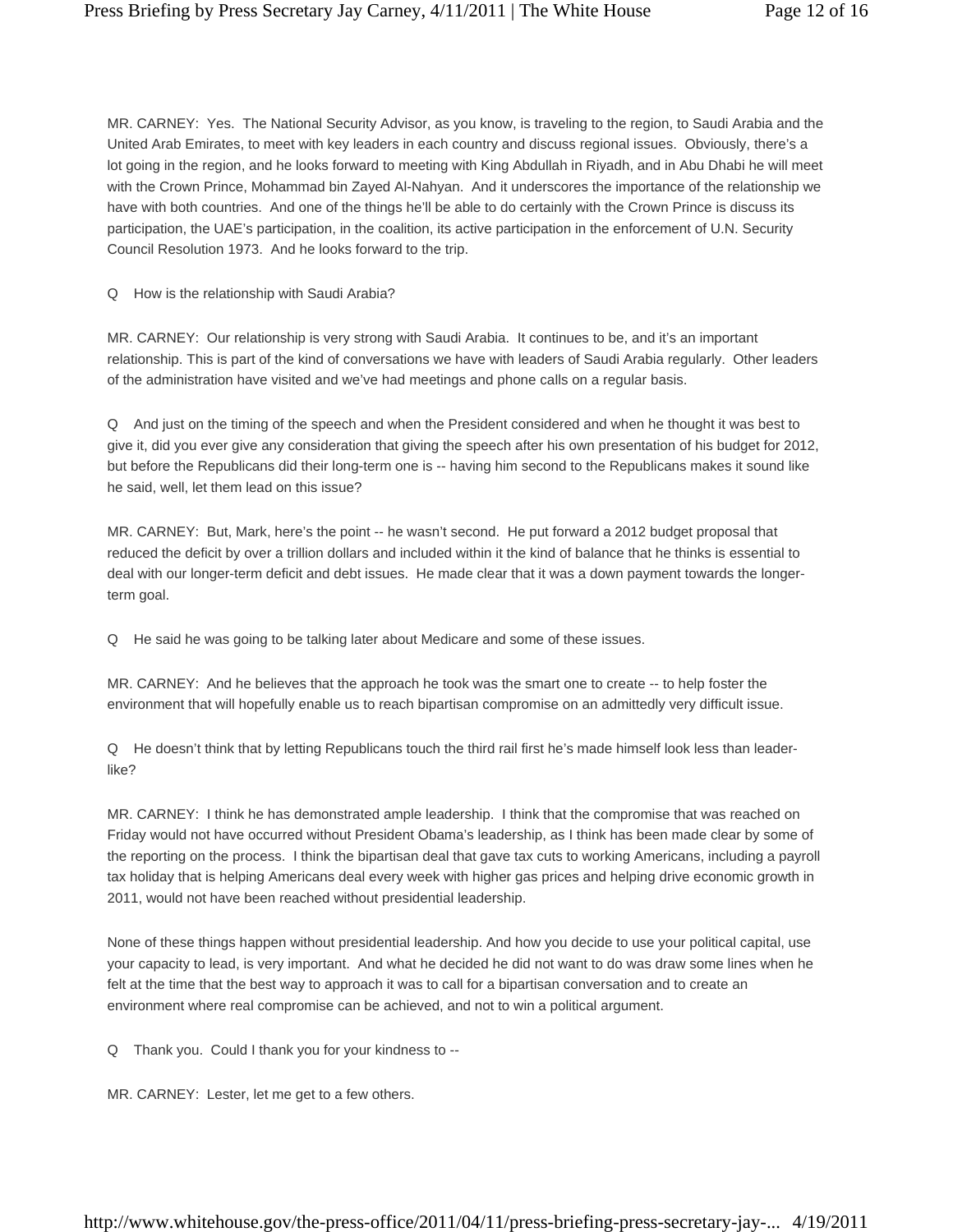Q No, wait, it was my turn next. Everybody on this row has --

MR. CARNEY: Let me get to -- but that row is --

Q But I just wanted to thank you for your kindness --

MR. CARNEY: I appreciate your -- let me call on --

Q This question is about the President's trip to Chicago on Thursday. There are no official events on the schedule that I see, but I see now that he's staying overnight. So is there -- do you expect that something will be added?

MR. CARNEY: I don't have any more scheduling events to announce at this time.

Q Does the DNC pick up the costs for that trip?

MR. CARNEY: Why don't I take that question -- I don't have the answer to that.

Q And do you also know, will the First Lady be coming to Chicago also --

MR. CARNEY: I'll have to take that. I confess that I spent most of my time preparing for this briefing, focused on putting on a green eyeshade and becoming an economist. (Laughter.)

Q But you're not an economist, you said.

Q The whole speech -- I know he hasn't given the speech yet, but what kind of strategy do you see him -- or how do you think he'll approach this in terms of getting an agreement with the Hill? Will he deputize Lew and others? I mean, what will his approach be after that? And what is his goal in mind in terms of when he -- if it's not this, if it's not the debt limit, what is that endgame for him in terms of getting something from Congress?

MR. CARNEY: I think that precisely his desire to reach a result prohibits me from playing out our strategy from the podium before he's even given his speech. He will speak to this on Wednesday, and obviously we will continue to fill in details in terms of how we're approaching it and how we believe the process should work in the days going forward.

April.

Q Jay, two things. One, when has the President talked to Ban Ki-moon about the Ivory Coast? Did they talk about things leading up to the events today?

MR. CARNEY: I'll have to get back to you. Maybe you could check with Tommy or Caitlin about conversations specifically with the U.N. Secretary General about the Ivory Coast. He is -- the President is engaged on this virtually every day during this time, and has -- you know about the video that he taped and the calls we have made and the engagement we've had with the United Nations, which, by the way, you know has a security presence in the Ivory Coast.

So in terms of specific conversations with the Secretary General, we'd have to get back to you on that.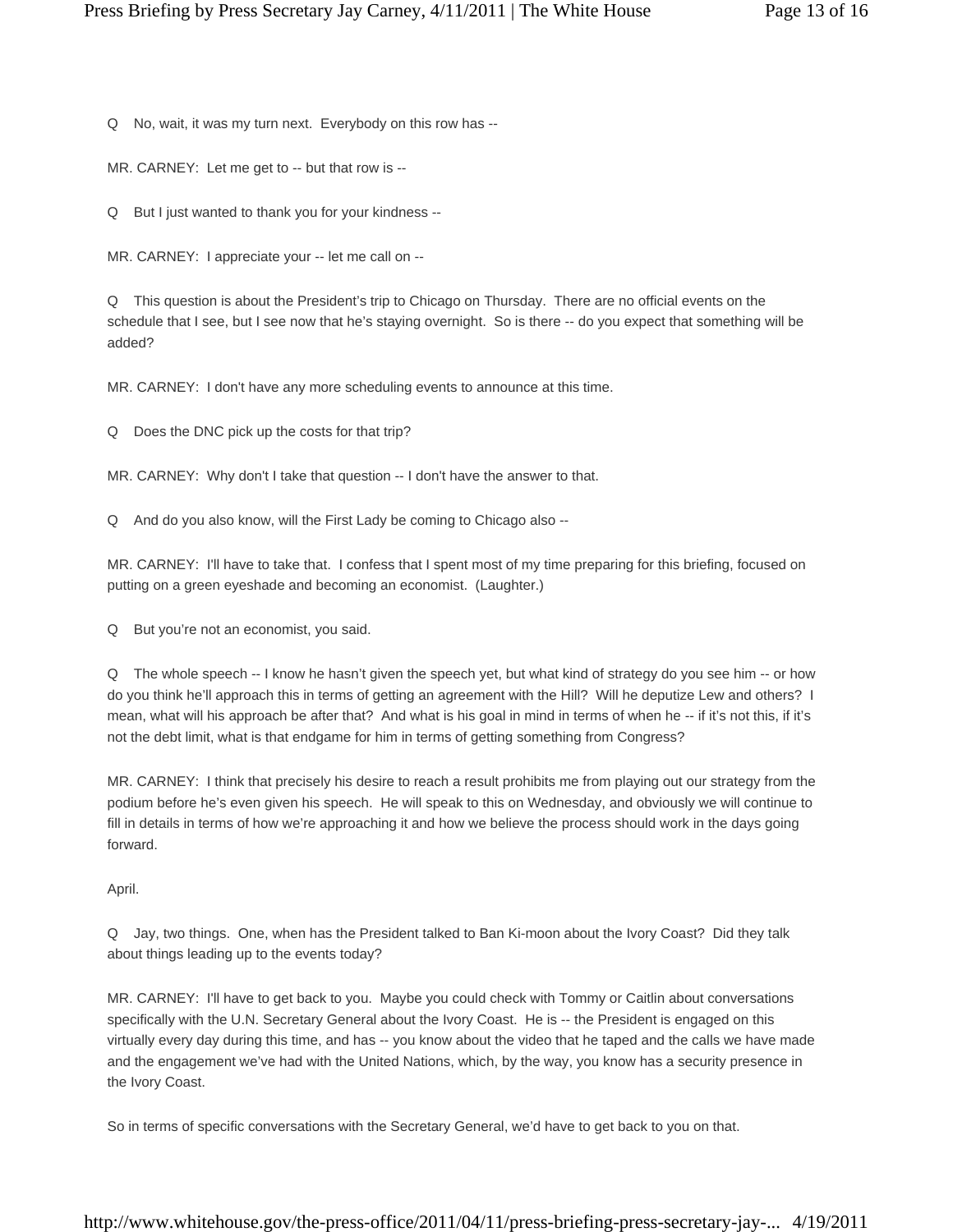Q All right. And also, on the budget, leading into everything that was happening Friday, Americans were very concerned, Americans were speaking out, they were very upset, they were scared about budget cuts; they were scared about losing jobs; they were scared about not being able to get their IRS checks, possibly. Do you know if they mailed them?

And then we saw Saturday, the President reached out to America for about 10 minutes at the Lincoln Memorial, understanding there was a concern. Wednesday, what is the President going to promise Americans? After all of this emotional mish-mosh over the budget, what is he going to promise America Wednesday at G.W.?

MR. CARNEY: Without getting into the specifics or previewing the speech, I will tell you that he will promise to approach this issue the same way he approached the CR, which is he wakes up every morning thinking about what can I do to advance the cause of growing the economy and creating jobs? What can I do to make sure that Americans who are looking for work can find work? And what can I make sure I don't do that would in any way jeopardize those goals?

And he will -- there's nothing more than -- there's nothing that matters to him more than this. And for those who have doubted -- for reasons that I can't quite understand -- the President's commitment to deficit reduction, it has been amply demonstrated -- because he sees it not as a goal unto itself; he sees it as part of his overall vision for growing the economy and making sure that America in the 21st century is as great and as strong and prosperous and fair as it became as we worked so hard -- as Americans worked so hard in the 20th century to make it what it is.

And that's -- that animates everything he does when it comes to domestic policy, and it's going to animate his speech on Wednesday.

# Yes, Margaret.

Q Thanks, Jay. Two questions. Number one, has the President, or will the President sit down or meet in person with Stan McChrystal as part of his re-engagement with Mrs. Obama on this thing?

And then secondly, I wanted to -- my question was sort of like Carrie's, but I'm going to give it another shot anyway -- because it's more basic. Given the makeup of the House Republican caucus right now and the nature of the CR fight that's past, the nature of the debt ceiling fight that's looming, does the President really expect that whatever he lays out on Wednesday is going to yield any actual legislative action by the 2012 elections? Or is this more that he feels it's important to try to move the ball forward, moving it forward, looking into 2013 before --

MR. CARNEY: I know he very much hopes and believes that there's a possibility for -- if everyone approaches it in a responsible way, with a commitment to try to get something done and to compromising, he very much believes that this can produce real legislation, tangible results.

# Q Before the election?

MR. CARNEY: Correct, before the 2012 election. Absolutely. I'm not saying it's going to happen. I'm saying that he very much believes it can and should happen.

Q And on the McChrystal question?

MR. CARNEY: I'll have to get back to you on that. I should know, but I don't.\*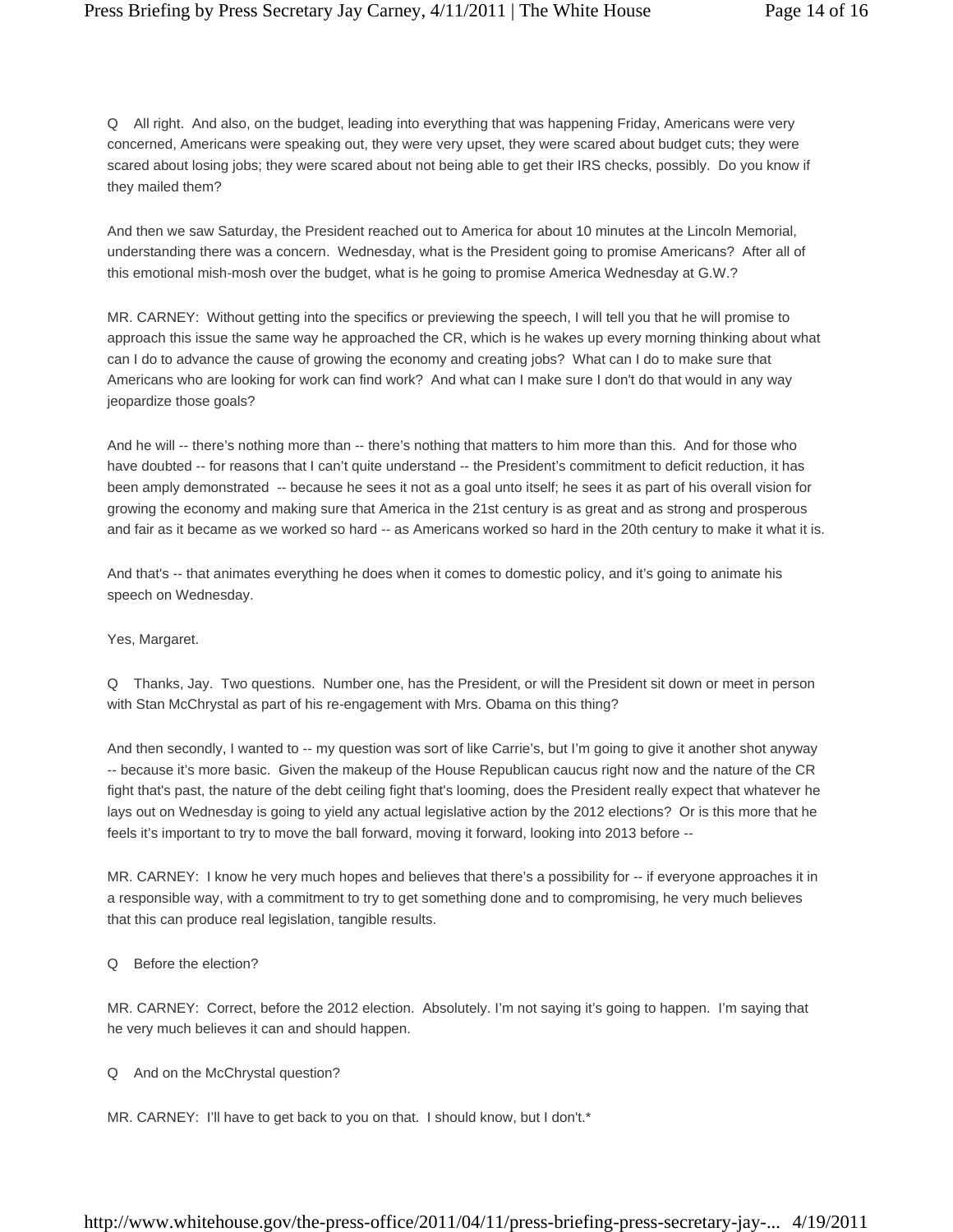George.

Q What efforts are you making, if any, to get information on or to secure the release of the four journalists, two of them Americans, who were detained in Libya last Tuesday? Three of them including Atlantic's Clare Gillis were last seen Thursday in a Libya detention center?

MR. CARNEY: George, we've very aware of this issue, and I know the State Department is working very hard in order to do what it can to facilitate those journalists' release. But obviously I don't want to go into detail about what they're doing, but they would have more information in terms of what they could discuss. But be assured that they are working on it and that we take this very, very seriously, as we did when other journalists were detained.

Q Is there concern in those past cases that you cited, they've always let the journalists talk to a Western embassy or something -- that hasn't happened in this case.

MR. CARNEY: Well, again, I don't want to in any way say something that prejudices this situation. But there is great concern. We call on -- around the world, but specifically in this case, for the release of any journalist detained, any human rights activist, anyone detained unlawfully or inappropriately, and in this case, specifically with those journalists in mind, we call on and demand their release.

Q Jay --

MR. CARNEY: Andrei, kak dela.

Q Tomorrow is the 50th anniversary of Yuri Gagarin's flight into space. Can we expect anything from the White House on that? (Laughter.)

Q -- a Sputnik moment. (Laughter.)

MR. CARNEY: I wish I had the great one-liner, in Russian or in English, but I don't. I'm not sure what we have on that, but we certainly congratulate the Russian people on that historic accomplishment. We got to the moon first, but -- (laughter.) You have to check the transcript. No, it's -- really, it's an amazing thing, and I know from having lived in Moscow the way that Yuri Gagarin was revered for his tremendous accomplishment.

Q Can you deny reports that the White House has been quietly urging Israel to withdraw from the Golan Heights?

MR. CARNEY: Lester, I don't have anything for you except that we believe very firmly that --

Q You can't deny it?

MR. CARNEY: -- the two states need -- in order to achieve a two-state solution to this, where Israel and the Palestinian people live together side by side, peacefully and securely, the two sides need to sit down and negotiate a compromise.

Q Does the President --

MR. CARNEY: That's all I have. Thanks, Lester.